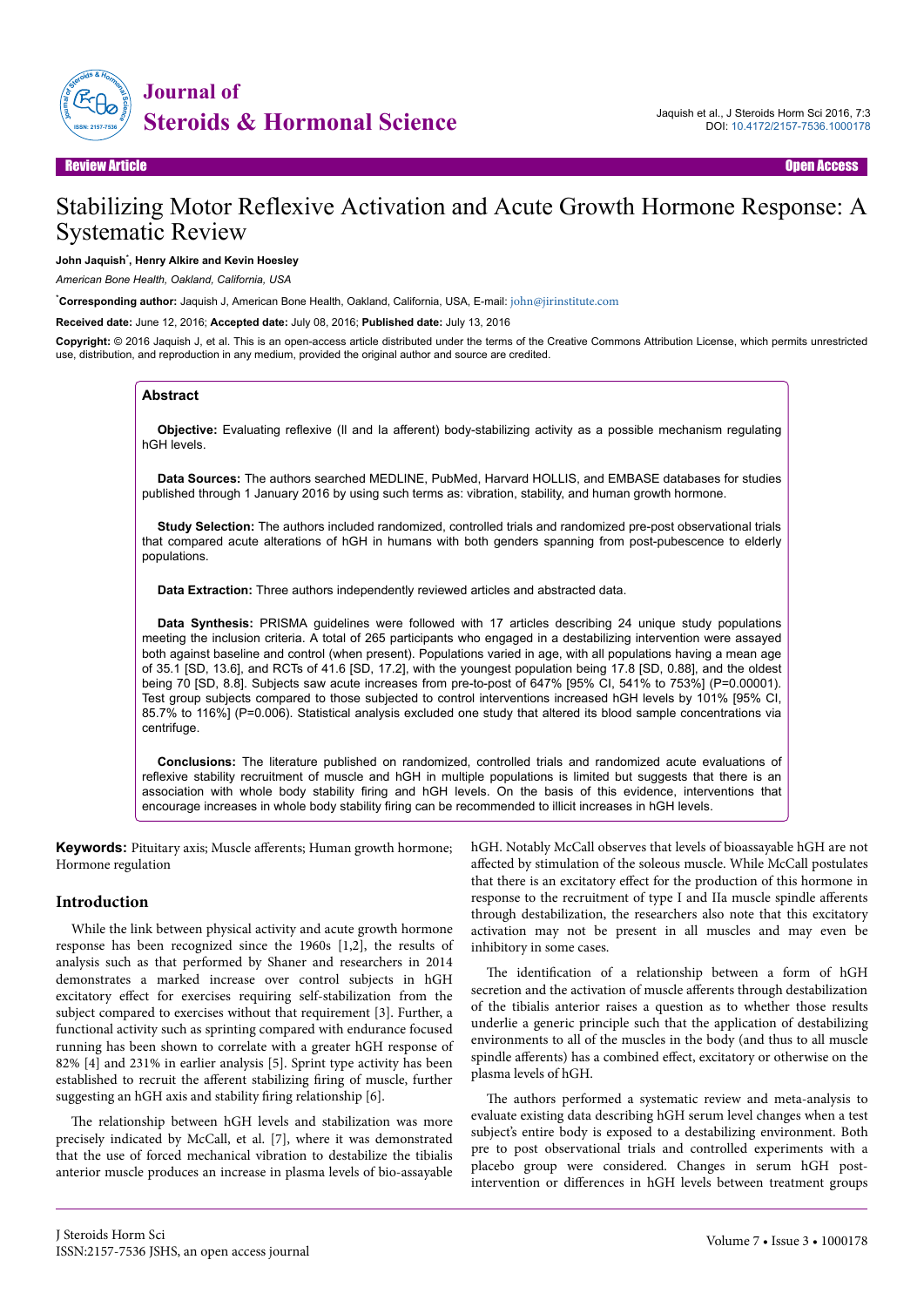and control groups, as applicable by study type were evaluated. Analysis was performed to determine the impact of whole body muscle destabilization on hGH levels as illustrated by the body of currently published research.

# **Methods**

## **Literature search**

The authors developed a search strategy for identifying pertinent studies available on the MEDLINE, PubMed, Harvard HOLLIS, or EMBASE databases. Studies published through January 1, 2016 that were published in English or available in an English translation were queried using the search terms: "vibration," "stability," and "human growth hormone."

## **Study selection**

Two kinds of randomized trials were selected: First, observational studies where serum hGH was measured before and immediately after the subject experienced a destabilizing intervention. Second, controlled studies where hGH was measured for a test group subjected to destabilizing intervention (and in some cases a concurrent selfstabilized exercise) and for a control group that was not subject to the destabilization based intervention. Data sets were excluded if motorized vibratory method was of imperceptible magnitude, and therefore reflected a stimulus too weak to achieve stabilizing activation of muscle afferents, which is the potential mechanism of action under analysis.

#### **Data abstraction**

All three authors independently reviewed the studies for compliance with selection criteria and then abstracted data for the analysis. Нese data were compared and resolved by repeated review.

## **Data abstracted**

Authors abstracted data on each study including all reported hGH serum concentrations and standard deviations thereof, the number of study participants, the mean age of participants and the standard deviation of that average, the gender of participants, and whether any conflict of interest was disclosed. For included studies all of the above data was available.

#### **Quantitative data synthesis**

When evaluating changes in hGH concentration between pre-topost measurements of that metric for observational studies, we considered the results of each study using that change represented as a percentage of the mean pre value. Нe change was evaluated as a percentage of baseline because hGH concentrations measured prior to the destabilizing intervention varied tremendously between studies, regardless of the age of the participants. Нis suggested that the sensitivities of the hGH blood-work assays used may not have been consistent across different studies, while presumably being consistent within studies. Likewise, a similar potential exists for other variables impacting the value in certain studies, such as the protocol used in the centrifugal preparation of serum samples implemented in some studies but not described in detail. Нe PRISMA method of systematic review was followed in this analysis [8].

Results were evaluated for controlled studies using the same percentage type hGH metric, where the difference between mean test values and mean control values in each study was represented by that difference in means as a percentage of the mean control hGH level for the same study.

Pre-to-post observational studies were evaluated separately from controlled studies, and the results are averaged separately. When evaluating average impacts for either set of studies, mean percent changes were weighted based on the number of study participants. 95% Confidence Intervals were calculated from standard deviations using a Z critical value of 1.96.

Because only one study disclosed a conflict of interest, and that study yielded results that were very similar to other studies in its category, no penalty was applied to it in the calculation of average hGH concentration change for that category. Нat study is, however, designated as subject to conflict of interest in the results section where its results are depicted graphically and numerically alongside all other studies.

# **Results**

Participants in evaluated studies varied widely in age. For pre-topost observational studies participants had a mean age of 35.1 [SD, 13.6]. Нe youngest of those study populations had a mean age of 17.8 [SD,0.88], and the oldest mean age was 70 [SD, 9.5]. For controlled studies the mean age was 41.6 [SD,17.2]. Нe youngest and oldest study population mean ages remained 17.8 [SD,0.88] and 70 [SD,9.5], respectively. Women comprised 23% of pre-to-post study population and 18% of controlled study population (Figure 1).



Page 2 of 7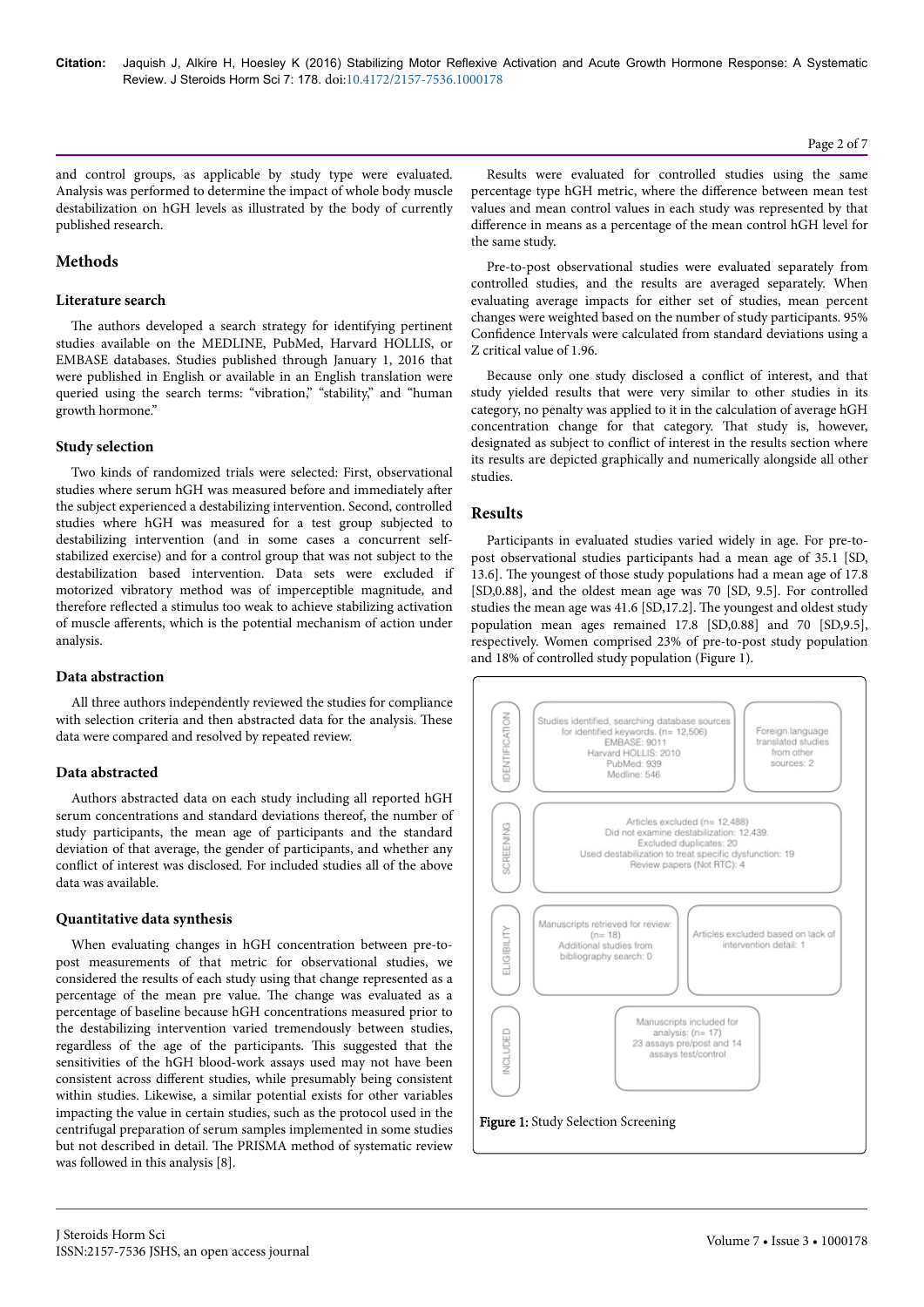## Page 3 of 7

## **Study characteristics**

Only one study fulfilled all evaluated study criteria/characteristics per Table 1, although all studies fulfilled at least two criteria and the mean number of criteria met by included studies was 4.1 out of 7 possible. Because some studies evaluated were pre-to-post observational, and the quality requirements indicated in Table 1 favor controlled studies, they are not universally satisfied

Most studies were small, with mean size of 11 participants at completion. Study retention rates were high, with 98.3% of participants overall following through to completion of the study. No adverse events were reported. Destabilizing environments implemented in the evaluated studies were created using forced mechanical vibration in all cases. Destabilization characteristics varied significantly, with frequencies ranging from 12 Hz (Rahman) to 300 Hz (Iodice) and magnitudes as large as 5 mm (Sartorio) and as small as 1 mm (Fricke).

| Study                             | Were<br>Eligibility<br><b>Requirements</b><br>Stated? | Was<br> a <br>Placebo<br>Offered? | <b>Did Test and Control</b><br>Group<br><b>Members</b><br>Similar<br>have<br><b>Baseline</b><br><b>Characteristics?</b> | Were<br>Participants<br><b>Blinded?</b> | <b>Unbiased</b><br>analysis? | Were<br><b>Clinicians</b><br><b>Blinded?</b> | <b>Was Destabilization</b><br>Protocol<br><b>Clearly</b><br><b>Defined</b><br>using<br>Quantifiable<br>Metrics? |  |  |  |  |
|-----------------------------------|-------------------------------------------------------|-----------------------------------|-------------------------------------------------------------------------------------------------------------------------|-----------------------------------------|------------------------------|----------------------------------------------|-----------------------------------------------------------------------------------------------------------------|--|--|--|--|
| Bosco et al. [9]                  | $\bullet$                                             | $\circ$                           | N/A                                                                                                                     | $\circ$                                 | $\circ$                      | $\circ$                                      | $\bullet$                                                                                                       |  |  |  |  |
| Cardinale et al. [10]             | $\bullet$                                             | $\bullet$                         | $\bullet$                                                                                                               | $\bullet$                               | $\bullet$                    | $\circ$                                      | $\bullet$                                                                                                       |  |  |  |  |
| DiLoreto et al. [11]              | $\bullet$                                             | $\bullet$                         | $\bullet$                                                                                                               | $\cdots$                                | $\bullet$                    | $\circ$                                      | $\bullet$                                                                                                       |  |  |  |  |
| DiGimiani et al. [12]             | $\bullet$                                             | $\bullet$                         | $\bullet$                                                                                                               | $\bullet$                               | $\bullet$                    | $\bullet$                                    | $\bullet$                                                                                                       |  |  |  |  |
| Elmantazer, et al. [13]           | $\bullet$                                             | $\circ$                           | N/A                                                                                                                     | $\circ$                                 | $\bullet$                    | $\circ$                                      | $\bullet$                                                                                                       |  |  |  |  |
| Fricke et al. [14]                | $\bullet$                                             | $\circ$                           | N/A                                                                                                                     | $\circ$                                 | $\bullet$                    | $\circ$                                      | $\bullet$                                                                                                       |  |  |  |  |
| Goto et al. [15]                  | $\bullet$                                             | $\circ$                           | N/A                                                                                                                     | $\circ$                                 | $\bullet$                    | $\circ$                                      | $\bullet$                                                                                                       |  |  |  |  |
| Guinta et al. [16]                | $\bullet$                                             | $\circ$                           | N/A                                                                                                                     | $\circ$                                 | $\bullet$                    | $\circ$                                      | $\circ$                                                                                                         |  |  |  |  |
| Guinta et al. [17]                | $\bullet$                                             | $\bullet$                         | $\bullet$                                                                                                               | $\circ$                                 | $\bullet$                    | $\circ$                                      | $\circ$                                                                                                         |  |  |  |  |
| Guo-Shing et al. [18]             | $\bullet$                                             | $\bullet$                         | $\bullet$                                                                                                               | $\cdots$                                | $\bullet$                    | $\circ$                                      | $\circ$                                                                                                         |  |  |  |  |
| lodice et al. [19]                | $\bullet$                                             | $\bullet$                         | $\bullet$                                                                                                               | ---                                     | $\bullet$                    | $\circ$                                      | $\bullet$                                                                                                       |  |  |  |  |
| Kvorning et al. [20]              | $\bullet$                                             | $\bullet$                         | $\bullet$                                                                                                               | ---                                     | $\bullet$                    | $\circ$                                      | $\bullet$                                                                                                       |  |  |  |  |
| McCall et al.                     | $\bullet$                                             | $\circ$                           | N/A                                                                                                                     | $\circ$                                 | $\bullet$                    | $\circ$                                      | $\bullet$                                                                                                       |  |  |  |  |
| Rahman et al. [21]                | $\bullet$                                             | $\bullet$                         | $\bullet$                                                                                                               | $\overline{\phantom{a}}$                | $\bullet$                    | $\circ$                                      | $\circ$                                                                                                         |  |  |  |  |
| Sartorio et al. [22]              | $\bullet$                                             | $\bullet$                         | $\bullet$                                                                                                               | $\circ$                                 | $\bullet$                    | $\circ$                                      | $\bullet$                                                                                                       |  |  |  |  |
| Seok et al. [23]                  | $\bullet$                                             | $\bullet$                         | $\bullet$                                                                                                               | $\qquad \qquad \cdots$                  | $\bullet$                    | $\circ$                                      | ---                                                                                                             |  |  |  |  |
| Legend: e=Ves: a=No: ---=Lingleer |                                                       |                                   |                                                                                                                         |                                         |                              |                                              |                                                                                                                 |  |  |  |  |

Legend: ●=Yes; ○=No; ---=Unclear

Table 1: Study Criteria/Characteristics.

#### **Quantitative data synthesis**

Observational pre/post: All studies report hGH serum values, as this was a prerequisite for study consideration. For the 22 pre-to-post test groups evaluated, every sample indicated an increase in serum growth hormone following the intervention, and showed statistical significance (p<0.05) independently. Intervention characteristic matrices found in Appendix 1 and Appendix 2.

The mean change in hGH level was 647% [95% CI, 541% to 753%] (P=0.00001) for all of the assays combined. Mean change analysis excluded one study that altered its blood sample concentrations via centrifuge (McCall). Нe least hGH response was seen in Cardinale et al., (mean increase of 64.7%), and the greatest was from Kvorning et al (mean increase of 2800%) (Figure 2).

RTCs: For the RCTs, the mean increase in GH was 101% [95% CI, 85.7% to 116%] (P 0.006). Of the 13 RCTs evaluated here, three studies

showed increases that were not statistically significant individually, while the remaining 10 studies indicated significant increases. Нe greatest mean change in serum concentration for any study group was 318% (Kvorning) (Figure 3).

#### **Limitations**

Some of the included controlled studies had stability firing type activity as a control intervention (e.g., free-weight squat exercises). Нe objective of this analysis was to determine the relationship between specific reflexive (Il and Ia afferent) body-stabilizing firing and hGH levels, and since these control data sets may have elicited increases in hGH by this same mechanism, resulting findings are less impactful. Most of the studies included small sample sizes and most studies applied interventions to younger populations.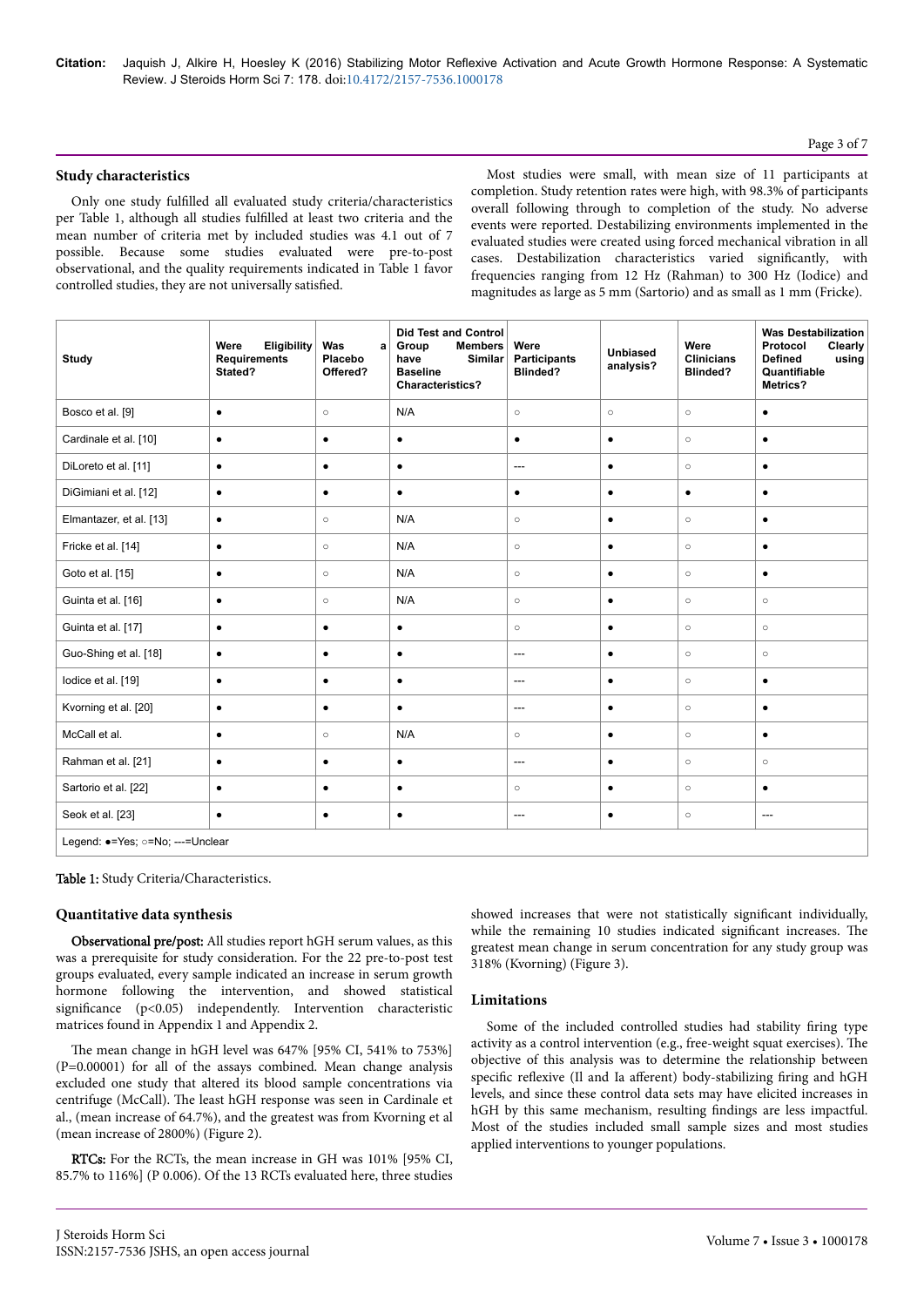#### **Safety of the Intervention**

No adverse events were documented during any study.



#### **Discussion**

It has long been established that exercise causes an acute release of hGH, but the underlying mechanism (or mechanisms) remain unclear. Existing literature review on the physiological processes underlying hGH release during exercise by Godfrey et al. hypothesizes a muscle afferent pituitary axis [24]. For hGH as measured through standard immunoassays Godfrey found that most studies evaluated in the analysis indicate that hGH release occurs following exercise of sufficient intensity, which is consistent with possible muscle afferent neural modulation of the pituitary, but is not sufficient evidence to rule out other exercise related physiological changes as possible signaling mechanisms, such as Catecholamine or lactate release, pH balance changes, or especially Nitric Oxide release. Нis inability to more narrowly characterize a physiological mechanism in the Godfrey analysis is a result of the conventional exercise protocols that were assayed, because these would be expected to simultaneously induce activity in all of the aforementioned signaling mechanisms. Нe unique

data set considered in Godfrey's review that avoided this problem, is the McCall, et al. data involving destabilization of individual muscles in situ using forced mechanical vibrations. Нat study demonstrated significant increases in isoforms of hGH, but only involved the destabilization of individual muscles, effectively isolating a destabilizing environment for study of attenuating afferent muscle activation and hGH.

As the mechanism of interest is the stabilizing firing of muscle afferents, particularly those associated with fast-twitch muscles, this analysis identified studies with destabilizing-environment interventions. Нus while the evaluation was not deliberately construed so as to only involve a single modality, the unique intervention available in current research which met these criteria was that wherein the subject stood on a destabilizing surface. Vibratory destabilization interventions are particularly appropriate as McCall's research, the inspiration for this analysis, used this modality to elicit the hypothesized reflexive firing of muscle afferents and associated hGH release.

The destabilizing environments applied during the various studies evaluated herein varied tremendously in magnitude and frequency. This contributes greatly to the evidentiary quality of the data in the context of testing the hypothesis that stabilizing muscle afferent activation leads to hGH release, since that premise should be tested with a heterogeneous variety of destabilizing stimuli to understand a general relationship between that kind of stimuli and corresponding serum hGH level release. Нis also helps avoid falsely generalizing an effect only present with some single specific pattern of vibration. In fact, despite the wide variety of destabilizing protocols used to obtain the evaluated data, across 24 test groups and nearly as many distinct (albeit similar) treatment protocols, three failed to demonstrate significance. However, these three did show a mean increase in hGH levels vs control. Further, the three test cohorts vs control groups that did not reach significance are from small datasets which likely demonstrate a lack of significance only for the lack of a larger sample size.

It is also apparent that pre-to-post delta values for serum hGH levels are much greater than equivalent values comparing test and control groups in the controlled studies. Нis is consistent with the current understanding of exercise triggered hGH release, possibly due to some controlled studies using alternative exercise as a placebo treatment where the alternative exercise either included a self-stabilization component or was an entirely self-stabilized exercise, both of which would potentially trigger muscle afferents similar but less so than that of the test interventions. Нus the very large changes in serum hGH levels seen in the pre-to-post literature are more telling in the context of our hypothesis.

Variance of increase in hGH were seen with the lowest response at 64.7% (Cardinale), and the greatest at 2800% (Kvorning). Нe differences in protocol were pronounced as well. The Cardinale protocol included two legs with slight knee flexion for 1-minute bouts. Kvorning applied instability to two subject cohorts that both maintained a two-legged 90-degree knee bend for 30 seconds per bout. One subject cohort used a weighted bar resting stabilized behind the neck, weighing 80% of the subjects 1 rep maximum, and the other alternate cohort held a wooden broomstick handle on their shoulders. While the weighted bar destabilized cohort showed the greatest increase of hGH at 2800%, the near weightless wooden broomstick handle cohort produced an increase of 1865%. Нough EMG levels were not measured in either intervention, the afferent activation is

#### Page 4 of 7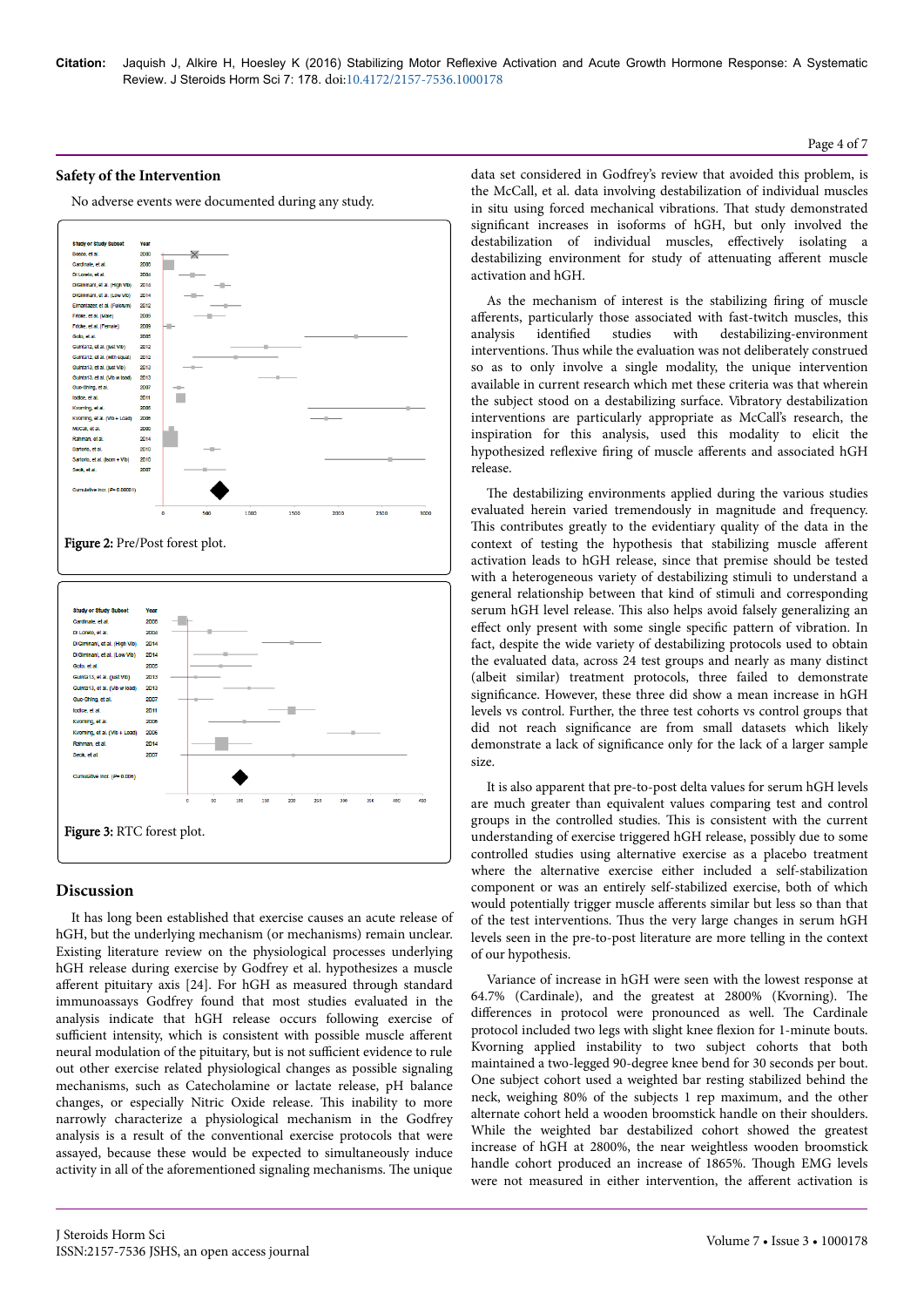known to be greater with a deeper knee bend. Нe Cardinale protocol placed little demand on muscle afferents, as the positioning of the subjects was slightly greater than that of tonic contraction, and thereby would be expected to elicit a lesser response. Нe contrast between these two data sets and assay modalities may strengthen indications of a stability firing mechanism as the source of the contrast between the lowest response at 64.7%, and the greatest at 2800%.

Although study characteristics do not score highly on the criteria metrics, that does not detract from the value of the current volume of research into this matter. Specifically, pre-to post literature is not controlled, or blinded, which leads to low scores on our metric even for well-conducted studies with no bias or conflict of interest declared. Only hGH serum levels were evaluated which are a quantifiable biochemical metric measured by immunoassay where results are observed by computer measurement of permeability to electromagnetic radiation. Therefore, selection bias on the part of the researchers seems unlikely. Further, deliberate auto-regulation of hGH

by a human as a result of the placebo effect or otherwise has never been demonstrated, so it would not diminish the value of the hypothesized mechanism if it were the case that subjects increase their hGH levels only in presence of a known destabilizing environment.

By combining all the data available there is a stronger indication of a relationship between afferent stability firing and acute hGH increases than was previously understood.

## **Role of the Funding Sources**

The authors were supported by Performance Health Systems LLC, The funding source had no role in the design, collection, or reporting of the data or study, or in the decision to submit the analysis for publication.

| Study                           | Year | Ctrl | <b>Baseline GH</b>                | <b>Post Test GH</b>               | Delta GH                            | Sample<br><b>Size</b> | Participant<br>Age | M/F  | <b>Bias</b> | <b>Notes</b> |
|---------------------------------|------|------|-----------------------------------|-----------------------------------|-------------------------------------|-----------------------|--------------------|------|-------------|--------------|
| Bosco et al. [9]                | 2000 | N    | 6.2<br>$\pm$<br>16.2<br>ng/ml     | 28.6 ± 29.6 ng/ml                 | +22.4 $\pm$ 45.8 ng/ml              | 14                    | $25 \pm 4.6$       | 14/0 | Y           |              |
| Cardinal et al. [10]            | 2008 | Υ    | $1.6 \pm .3$ µIU/ml               | $2.7 \pm 0.7$ µlU/ml              | $+1.1 \pm 1$ µlU/ml                 | 20                    | 70 (66,85)         | 9/11 | N           |              |
| Di Loreto et al. [11]           | 2004 | Y    | $1.7 \pm 0.6$ µlU/ml $ $          | $7.4 \pm 3.6$ µlU/ml              | $+5.7 \pm 4.2$ µlU/ml               | 10                    | $39 \pm 3$         | 10/0 | N           |              |
| DiGiminani et al. [12]          | 2014 | Y    | $50 \pm 20$ nM                    | 390 ± 60 nM                       | $+340 \pm 80$ nM                    | 10                    | $25 \pm 0.9$       | 10/0 | N           |              |
| DiGiminaniet al. [12]           | 2014 | Y    | $50 \pm 20$ nM                    | $225 \pm 70$ nM                   | $+175 \pm 90$ nM                    | 10                    | $25 \pm 0.9$       | 10/0 | N           |              |
| Elmantazer et al. [13]          | 2012 | N    | 0.07<br>Ŧ.<br>0.1<br>ng/ml        | $0.57 \pm 0.1$ ng/ml              | $+0.5 \pm 0.2$ ng/ml                | 10                    | 33 (29,49)         | 10/0 | N           |              |
| Fricke<br>et al. [14]<br>(Male) | 2009 | N    | $0.250 \pm 0.216$<br>ng/ml        | $1.58 \pm 0.51$ ng/ml             | +1.33 $\pm$ .726 ng/ml              | 10                    | $32.1 \pm 5.8$     | 10/0 | N           |              |
| Fricke et al. [14]              | 2009 | N    | $8.807 \pm 7.570$<br>ng/ml        | 15.017<br>1.879<br>$\pm$<br>ng/ml | $+6.21$<br>$\pm$<br>9.449<br>ng/ml  | 10                    | $32 \pm 6.9$       | 0/10 | N           |              |
| Goto et al. [15]                | 2005 | Υ    | $0.2\,$<br>$\pm$<br>.001<br>ng/ml | $4.6 \pm 1.7$ ng/ml               | $+4.4 \pm 1.701$ ng/ml              | 8                     | $23.4 \pm 0.9$     | 8/0  | N           |              |
| Guinta et al. [16] (Vib)        | 2012 | N    | $0.4 \pm 0.3$ ng/ml               | $5.1 \pm 1.9$ ng/ml               | $+4.7 \pm 2.2$ ng/ml                | $\overline{7}$        | $22 \pm 5$         | 0/7  | N           |              |
| Guinta et al. [16]              | 2012 | N    | $0.7 \pm 0.9$ ng/ml               | $6.5 \pm 3.7$ ng/ml               | $+5.8 \pm 4.6$ ng/ml                | $\overline{7}$        | $22 \pm 5$         | 0/7  | N           |              |
| Guinta et al. [17]              | 2013 | Y    | $2.2 \pm 0.4$ ng/ml               | $9.7 \pm 2.7$ ng/ml               | $+7.5 \pm 3.1$ ng/ml                | 6                     | $27.7 \pm 1.3$     | 0/6  | N           |              |
| Guinta et al. [17]              | 2013 | Υ    | $1.3 \pm 0.6$ ng/ml               | $18.3 \pm 3.0$ ng/ml              | $+17 \pm 3.6$ ng/ml                 | 6                     | $27.7 \pm 1.3$     | 0/6  | N           |              |
| Guo-Shing et al. [18]           | 2007 | Y    | 3.39<br>$\pm$ 0.91<br>ng/ml       | $9.43 \pm 2.39$ ng/ml             | $+6.04 \pm 3.3$ ng/ml               | 8                     | $17.8 \pm 0.88$    | 8/0  | N           |              |
| lodice et al. [19]              | 2011 | Υ    | 0.1<br>$\pm$<br>0.01<br>ng/ml     | $0.3 \pm 0.05$ ng/ml              | $+0.2 \pm .06$ ng/ml                | 18                    | $21 \pm 1.4$       | 18/0 | N           |              |
| Kvorning et al. [20]            | 2006 | Υ    | 0.24<br>$\pm$<br>0.17<br>µIU/ml   | $11.6 \pm 3.80$ µlU/ml            | $+11.36$<br>3.97<br>$\pm$<br>µIU/ml | 8                     | $23 \pm 0.7$       | 8/0  | N           |              |
| Kvorning et al. [20]            | 2006 | Y    | 1.17<br>0.81<br>$\pm$<br>µIU/ml   | $23 \pm 2.3$ µlU/ml               | $+21.83$<br>3.11<br>$\pm$<br>µIU/ml | 8                     | $23 \pm 0.6$       | 8/0  | N           |              |
| McCall et al.                   | 2000 | N    | 1216<br>$\pm$<br>148<br>ng/ml     | 2362 ± 487 ng/ml                  | +1146 $\pm$ 635 ng/ml               | 10                    | $26.7 \pm 1.6$     | 10/0 | N           | $\star$      |
| Rahman et al. [21]              | 2014 | Υ    | 6.4<br>5.07<br>$\pm$<br>ng/ml     | 11.6 $\pm$ 3.80 ng/ml             | $+5.2 \pm 8.87$ ng/ml               | 30                    | 62-75              | 30/0 | N           |              |

# **Appendix**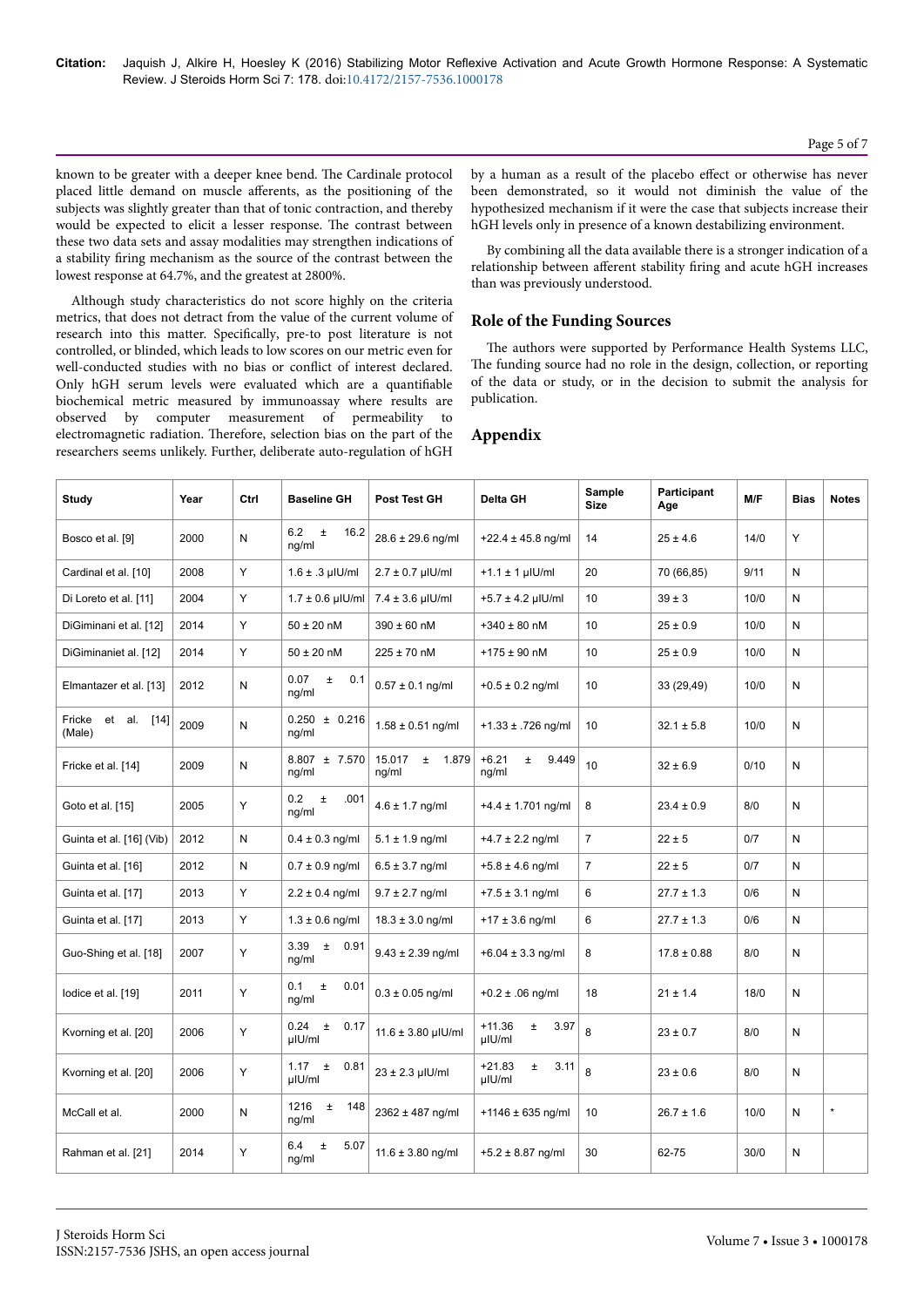# Page 6 of 7

| Sartorio et al. [22]                                                                  | 2010 | N | $0.34 \pm 0.006$<br>nq/ml |      | $4.8 \pm 0.5$ ng/ml   | +4.46 ± .506 ng/ml                   | 9 | $23 \pm 2$     | 9/0 | N |  |
|---------------------------------------------------------------------------------------|------|---|---------------------------|------|-----------------------|--------------------------------------|---|----------------|-----|---|--|
| Sartorio et al. [22]                                                                  | 2010 | N | 0.44<br>$\pm$<br>nq/ml    | 0.01 | $18 \pm 5.0$ ng/ml    | $5.01$ 9<br>+17.56<br>$\pm$<br>nq/ml |   | $23 \pm 2$     | 9/0 | N |  |
| Seok et al. [23]                                                                      | 2007 | Υ | 0.96<br>$\pm$<br>nq/ml    | 0.01 | $5.55 \pm 3.12$ ng/ml | $+4.59 \pm 3.13$ ng/ml               |   | $25.4 \pm 2.2$ | 0/7 | N |  |
| *Destabilizing forces applied to one muscle only. GH measured using nonstandard test. |      |   |                           |      |                       |                                      |   |                |     |   |  |

#### Appendix 1: Pre/Post data table.

| <b>Study</b>               | Year                                                                                                          | Control<br>GH               | <b>Test GH</b>         | Delta GH                          | Sample<br><b>Size</b> | Participant<br>Age | M/F  | P Value | <b>Bias</b> | <b>Notes</b> |  |  |
|----------------------------|---------------------------------------------------------------------------------------------------------------|-----------------------------|------------------------|-----------------------------------|-----------------------|--------------------|------|---------|-------------|--------------|--|--|
| Cardinale et al. [10]      | 2008                                                                                                          | $\pm$<br>0.7<br>3<br>µIU/ml | $2.7 \pm 0.7$ µlU/ml   | $-0.3 \pm 1.4$ µlU/ml             | 20                    | 70 (66,85)         | 9/11 | 0.4     | ${\sf N}$   |              |  |  |
| Di Loreto et al. [11]      | 2004                                                                                                          | $5.2 \pm 2.5$<br>µIU/ml     | $7.4 \pm 3.6$ µlU/ml   | $+2.2 \pm 6.1$ µlU/ml             | 10                    | $39 \pm 3$         | 10/0 | 0.216   | N           |              |  |  |
| DiGiminani et al. [12]     | 2014                                                                                                          | $130 \pm 60$<br>nM          | $390 \pm 60$ nM        | $+260 \pm 120$ nM                 | 10                    | $25 \pm 0.9$       | 10/0 | 0.003   | N           |              |  |  |
| DiGiminani et al. [12]     | 2014                                                                                                          | 130<br>± 60<br>nM           | $225 \pm 70$ nM        | $+95 \pm 130$ nM                  | 10                    | $25 \pm 0.9$       | 10/0 | 0.003   | N           |              |  |  |
| Goto et al. [15]           | 2005                                                                                                          | $2.8 \pm 1.2$<br>ng/ml      | $4.6 \pm 1.7$ ng/ml    | $+1.8 \pm 2.4$ ng/ml              | 8                     | $23.4 \pm 0.9$     | 8/0  | 0.453   | N           |              |  |  |
| Guinta et al. [17]         | 2013                                                                                                          | $8.4 \pm 2.3$<br>ng/ml      | $9.7 \pm 2.7$ ng/ml    | $+1.3 \pm 5$ ng/ml                | 6                     | $27.7 \pm 1.3$     | 0/6  | 0.05    | N           |              |  |  |
| Guinta et al. [17]         | 2013                                                                                                          | $8.4 \pm 2.3$<br>ng/ml      | $18.3 \pm 3.0$ ng/ml   | $+9.9 \pm 5.3$ ng/ml              | 6                     | $27.7 \pm 1.3$     | 0/6  | 0.05    | N           |              |  |  |
| Guo-Shing et al. [18]      | 2007                                                                                                          | $8.15 \pm 1.62$<br>ng/ml    | $9.43 \pm 2.39$ ng/ml  | $+1.28 \pm 4$ ng/ml               | 8                     | $17.8 \pm 0.88$    | 16/0 | 0.05    | N           |              |  |  |
| lodice et al. [19]         | 2011                                                                                                          | $0.1 \pm 0.05$<br>ng/ml     | $0.3 \pm 0.05$ ng/ml   | $+0.2 \pm 0.1$ ng/ml              | 18                    | $21 \pm 1.4$       | 18/0 | 0.05    | ${\sf N}$   |              |  |  |
| Kvorning et al. [20] (Vib) | 2006                                                                                                          | $5.5 \pm 2$<br>µIU/ml       | $11.6 \pm 3.80$ µlU/ml | +6.1 $\pm$ 5.8 µIU/ml             | 9                     | $23 \pm 0.7$       | 28/0 | 0.05    | N           |              |  |  |
| Kvorning et al. [20]       | 2006                                                                                                          | $5.5 \pm 2$<br>µIU/ml       | $23 \pm 2.3$ µlU/ml    | $+17.5 \pm 4.3$ µlU/ml            | 9/10                  | $23 \pm 0.6$       | 28/0 | 0.05    | N           |              |  |  |
| Rahman et al. [21]         | 2014                                                                                                          | $7.0 \pm 7.6$<br>ng/ml      | $11.6 \pm 3.80$ ng/ml  | $+4.6 \pm 11.4$ ng/ml             | 30                    | 62-75              | 60/0 | 0.05    | N           |              |  |  |
| Seok et al. [23]           | 2007                                                                                                          | $1.83 \pm 2.24$<br>ng/ml    | $5.55 \pm 3.12$ ng/ml  | $+3.72$<br>5.36<br>$\pm$<br>ng/ml | $\overline{7}$        | $24.9 \pm 4.1$     | 0/14 | 0.05    | N           |              |  |  |
|                            | *Control Group had an exercise protocol that may have caused stabilization firing of muscle afferent neurons. |                             |                        |                                   |                       |                    |      |         |             |              |  |  |

#### Appendix 2: RTC data table.

## **References**

- 1. Schalch DS (1967) Нe influence [of physical stress and exercise on growth](http://www.ncbi.nlm.nih.gov/pubmed/6016624) [hormone and insulin secretion in man. J Lab Clin Med 69: 256-269.](http://www.ncbi.nlm.nih.gov/pubmed/6016624)
- 2. [Hunter WM, Fonseka CC, Passmore R \(1965\) Growth hormone:](http://www.ncbi.nlm.nih.gov/pubmed/5843620) [important role in muscular exercise in adults. Science 150: 1051-1053.](http://www.ncbi.nlm.nih.gov/pubmed/5843620)
- 3. Shaner AA, Vingren JL, Hatfield [DL, Budnar RG, Duplanty AA, et al.](http://www.ncbi.nlm.nih.gov/pubmed/24276305) (2014) Нe [acute hormonal response to free weight and machine weight](http://www.ncbi.nlm.nih.gov/pubmed/24276305) [resistance exercise. J Strength Cond Res 28: 1032-1040.](http://www.ncbi.nlm.nih.gov/pubmed/24276305)
- 4. [Nevill ME, Holmyard DJ, Hall GM, Allsop P, Oosterhout VA, et al. \(1996\)](http://www.ncbi.nlm.nih.gov/pubmed/8925817) [Growth hormone responses to treadmill sprinting in sprint- and](http://www.ncbi.nlm.nih.gov/pubmed/8925817)

[endurance- trained athletes. Eur J Appl Physiol Occup Physiol 72:](http://www.ncbi.nlm.nih.gov/pubmed/8925817) [460-467.](http://www.ncbi.nlm.nih.gov/pubmed/8925817)

- 5. [Vanhelder WP, Goode RC, Radomski MW \(1984\)](http://www.ncbi.nlm.nih.gov/pubmed/6539675) Effect of anaerobic and [aerobic exercise of equal duration and work expenditure on plasma](http://www.ncbi.nlm.nih.gov/pubmed/6539675) [growth hormone levels. Eur J Appl Physiol Occup Physiol 52: 255-257.](http://www.ncbi.nlm.nih.gov/pubmed/6539675)
- 6. [Ross A, Leveritt M, Riek S \(2001\) Neural](http://www.ncbi.nlm.nih.gov/pubmed/11394561) influences on sprint running: [training adaptations and acute responses. Sports Med 31: 409-425.](http://www.ncbi.nlm.nih.gov/pubmed/11394561)
- 7. [McCall GE, Grindeland RE, Roy RR, Edgerton VR \(2000\) Muscle](http://www.ncbi.nlm.nih.gov/pubmed/10956361) afferent [activity modulates bioassayable growth hormone in human plasma. J](http://www.ncbi.nlm.nih.gov/pubmed/10956361) [Appl Physiol 89: 1137-1141.](http://www.ncbi.nlm.nih.gov/pubmed/10956361)